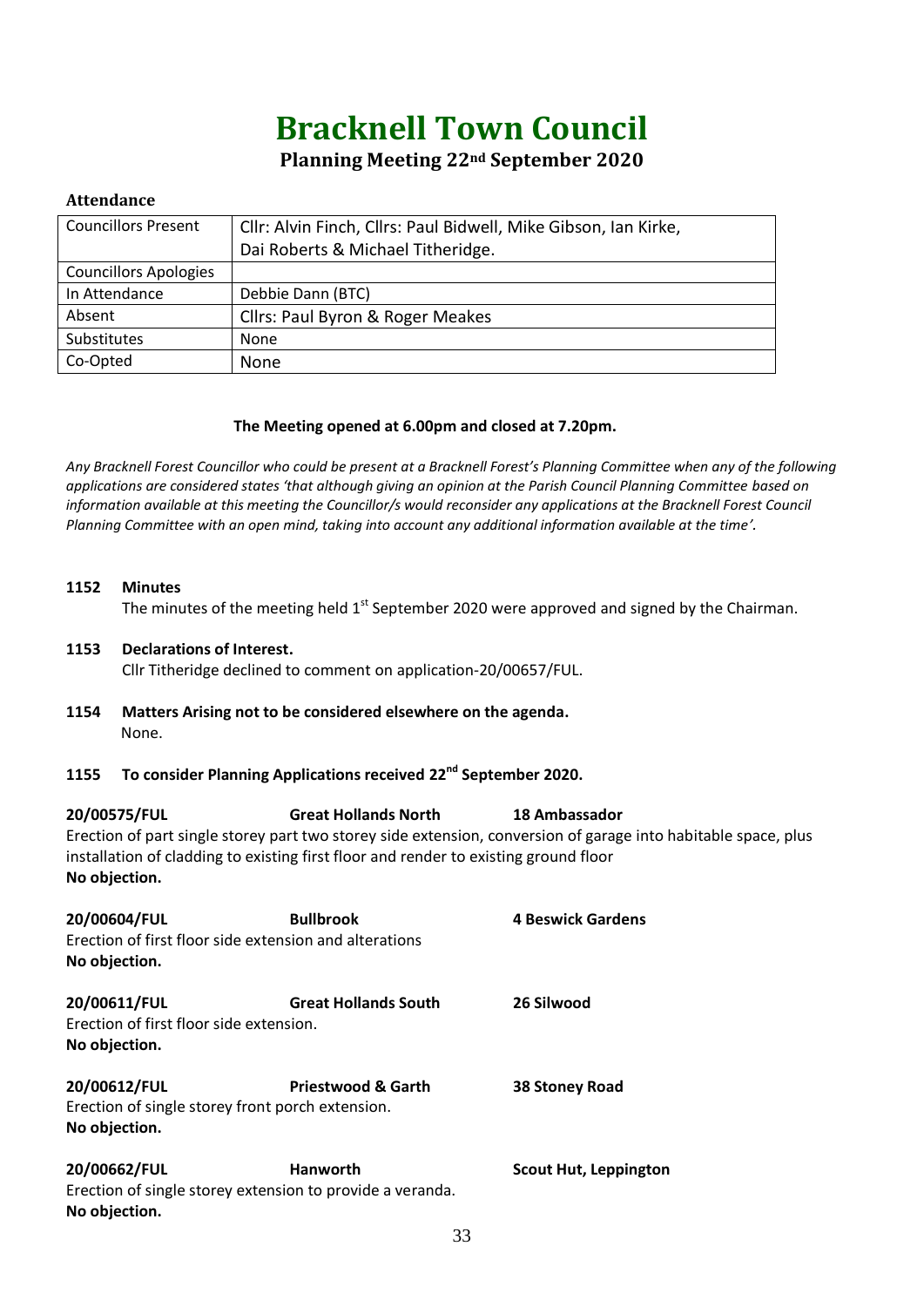| 20/00674/FUL<br>No objection.                                                                    | <b>Crown Wood</b>                                                                                                                 | 1 Leicester<br>Retention of wooden shed with covered passageway and erection of fence on top of existing wall.                                                                                                                                                                             |
|--------------------------------------------------------------------------------------------------|-----------------------------------------------------------------------------------------------------------------------------------|--------------------------------------------------------------------------------------------------------------------------------------------------------------------------------------------------------------------------------------------------------------------------------------------|
| 20/00613/FUL<br>No objection.                                                                    | <b>Great Hollands South</b><br>habitable accommodation. Erection of garage with associated parking and shed.                      | Laboratory Cottage,<br><b>Easthampstead Park School</b><br>Development and restoration of Grade II listed commercial building, into a single dwelling, including demotion of<br>modern extensions, construction of new residential wing extension and conversion of existing roof space to |
| 20/00618/LB                                                                                      | <b>Great Hollands South</b>                                                                                                       | Laboratory Cottage,<br><b>Easthampstead Park School</b>                                                                                                                                                                                                                                    |
| a single dwelling, including demolition and extension.<br>No objection.                          |                                                                                                                                   | Application for Listed Building Consent for restoration and development of existing commercial building to create                                                                                                                                                                          |
| 20/00619/FUL<br>Addition of garage door to carport entrance<br>No objection.                     | <b>Great Hollands North</b>                                                                                                       | 24 Gull Lane                                                                                                                                                                                                                                                                               |
| 20/00626/FUL<br>Erection of single storey front extension<br>No objection.                       | <b>Bullbrook</b>                                                                                                                  | 23 Basemoors                                                                                                                                                                                                                                                                               |
| 20/00630/FUL<br>Recommend refusal for the following reasons:<br>oppressive to nearby properties. | <b>Great Hollands North</b><br>2. The fence is completely out of character with the surroundings in this area.                    | <b>10 Pheasant View</b><br>Retrospective application for erection of solid timber fence to front of garden following removal of existing.<br>1. Removing the railings and replacing them with a large close board fence is overbearing and                                                 |
| 20/00679/FUL<br>Erection of single storey front porch extension.<br>No objection.                | <b>Harmans Water</b>                                                                                                              | 1 Membury Walk                                                                                                                                                                                                                                                                             |
| 20/00649/A                                                                                       | <b>Bullbrook</b>                                                                                                                  | <b>Clifton/Tamar and Forth</b><br><b>House Brants Bridge</b>                                                                                                                                                                                                                               |
| No objection.                                                                                    | Application for 6no temporary non-illuminated flagpole advertisements                                                             |                                                                                                                                                                                                                                                                                            |
| 20/00516/FUL<br>No objection.                                                                    | <b>Wildridings &amp; Central</b><br>Change of use of ground floor D2 (Assembly and Leisure) to D1 (Non-Residential Institutions). | <b>Winchester House</b>                                                                                                                                                                                                                                                                    |
| 20/00623/FUL<br>Erection of single storey front and rear extensions.<br>No objection.            | <b>Priestwood &amp; Garth</b>                                                                                                     | <b>11 Fanes Close</b>                                                                                                                                                                                                                                                                      |
| 20/00631/FUL<br>No objection.                                                                    | <b>Harmans Water</b>                                                                                                              | <b>60 Harmans Water Road</b><br>Erection of single storey side and rear extensions following the demolition of existing garage and conservatory.                                                                                                                                           |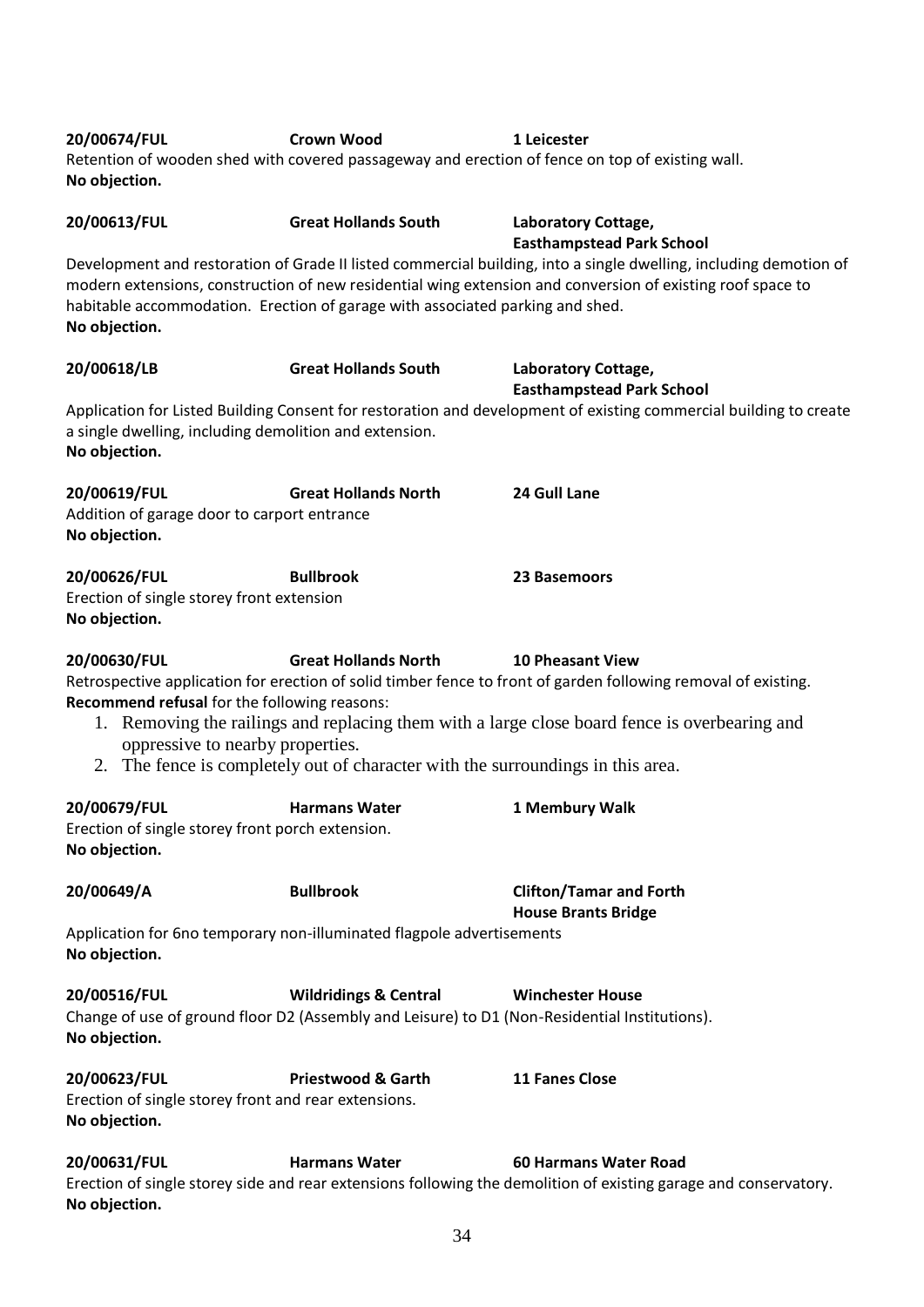| No objection.                                                                       |                                                                                        |                                                                                                                      |
|-------------------------------------------------------------------------------------|----------------------------------------------------------------------------------------|----------------------------------------------------------------------------------------------------------------------|
| 20/00650/FUL                                                                        | <b>Bullbrook</b>                                                                       | <b>Clifton/Tamar and Forth Houses</b><br><b>Brants Bridge</b>                                                        |
| No objection.                                                                       |                                                                                        | Retrospective application for the retention of five buildings in the car park for the storage of cycles and refuse   |
| 20/00656/FUL                                                                        | <b>Crown Wood</b>                                                                      | 14 Oakdale                                                                                                           |
| No objection.                                                                       | Erection of first floor side and single storey rear extensions and canopy to front.    |                                                                                                                      |
| 20/00657/FUL                                                                        | Wildridings & Central 20 High Street                                                   |                                                                                                                      |
|                                                                                     | Change of Use application from Betting Shop (Sui Generis) to Adult Gaming Centre (AGC) |                                                                                                                      |
| Recommend refusal for the following reasons:<br>facility of this type in this area. |                                                                                        | 1. Due to the Town Centre already having a gaming centre Councilors feel there is no necessity for another           |
|                                                                                     |                                                                                        | 2. Councillors would not wish to encourage local residents to spend too much time in gaming centres.                 |
| 20/00665/FUL                                                                        | <b>Priestwood &amp; Garth</b>                                                          | 14 Winchgrove Road                                                                                                   |
| No objection.                                                                       | Erection of two storey side and single storey rear extensions                          |                                                                                                                      |
| 20/00224/TRTPO                                                                      | <b>Bullbrook</b>                                                                       | <b>Quadrant Court</b>                                                                                                |
| TPO 586 - Application to prune 1 tree<br>No objection.                              |                                                                                        | Observation: B.T. Councillors Defer to the experience and recommendation of the Tree Officer.                        |
| 20/00699/OBS                                                                        | <b>Priestwood &amp; Garth</b>                                                          | Land At Phase 2A Of The South<br><b>Wokingham SDL</b>                                                                |
|                                                                                     |                                                                                        | Revised/Additional details for outline application with all matters reserved except for principal means of access to |

Revised/Additional details for outline application with all matters reserved except for principal means of access to the highways, for up to 215 dwellings, public open space, play areas, associated infrastructure and landscaping. **No objection.**

#### **1156 Decision Notices**

| <b>Application no</b> | <b>Address</b>             | <b>BFB Decision</b> | <b>BTC Comments</b> |
|-----------------------|----------------------------|---------------------|---------------------|
| 20/00484/FUL          | 117 Nuthurst               | Approval            | No Objection        |
| 20/00528/RTD          | <b>Platform Apartments</b> | Approval            | No Objection        |
| 20/00357/FUL          | 4 Bilton Industrial Estate | Approval            | No Objection        |
| 20/00395/FUL          | 12-13 The Western Centre   | Approval            | No Objection        |

# **20/00638/A Wildridings & Central The Avenue Car Park, Church Road**

Updating the information and event boards promoting Bracknell Town Centre **No objection.**

**20/00648/FUL Harmans Water Brackworth, Broad Lane** Erection of a 2.5 stories high building comprising 7no. 2 bedroom units and 3no. 1 bedroom units, dormer windows, roof lights, roof lanterns, with associated parking, cycle shed, amenity space and bin store (amendment to planning permission reference 16/00230/FUL).

| No objection.                                                                                        |                   | Retrospective application for the retention of five buildings in the car park for the storage of cycles and |  |
|------------------------------------------------------------------------------------------------------|-------------------|-------------------------------------------------------------------------------------------------------------|--|
| 20/00656/FUL                                                                                         | <b>Crown Wood</b> | 14 Oakdale                                                                                                  |  |
| Erection of first floor side and single storey rear extensions and canopy to front.<br>No objection. |                   |                                                                                                             |  |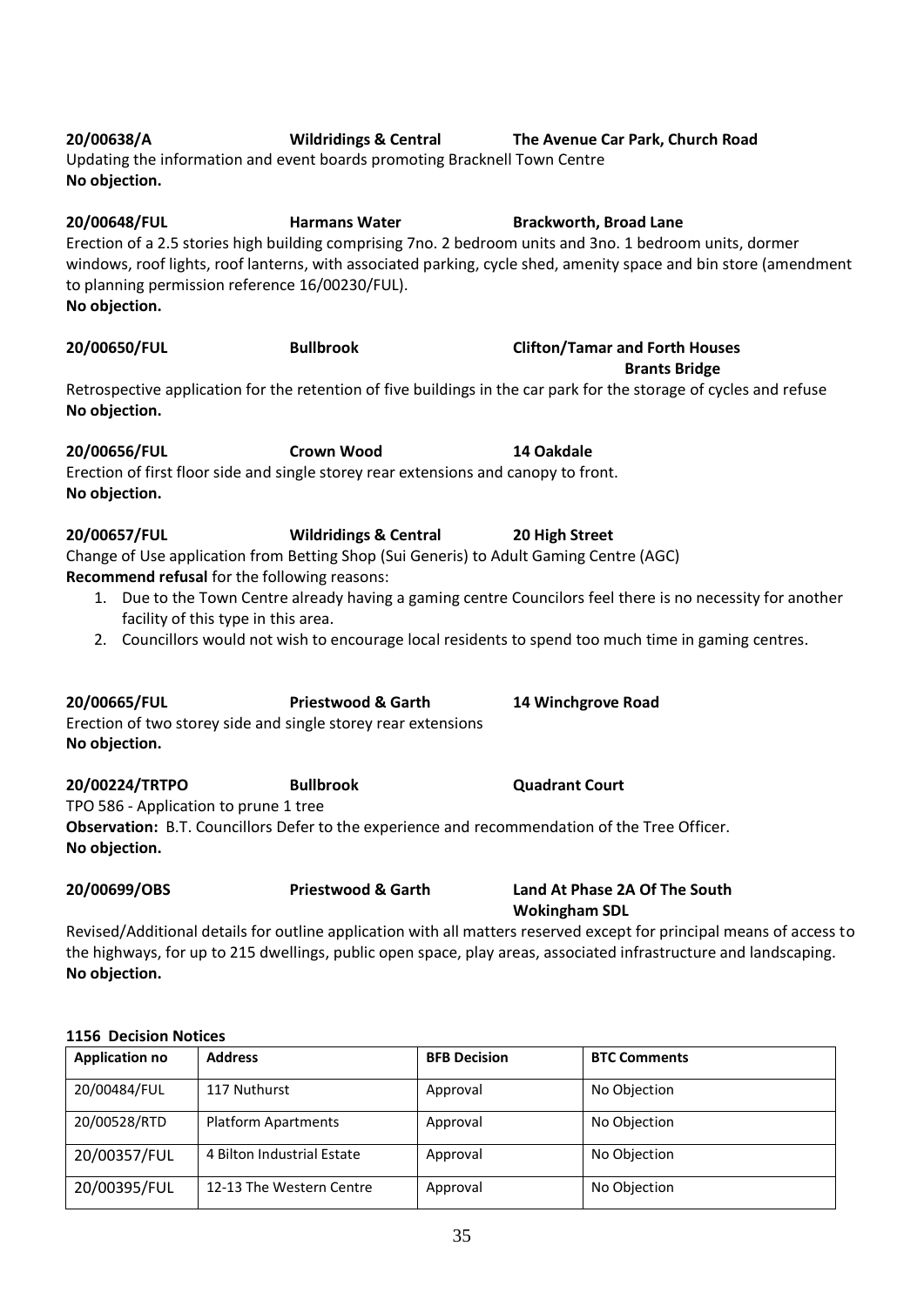| 20/00448/FUL   | 27 Ennerdale                            | Approval  | B.T. Councillors have recommend<br>refusal for the following reasons:<br>1) These houses already suffer from<br>a lack of parking space causing local<br>parking congestion.<br>2) Overdevelopment of this property<br>and out of Character with the scale<br>of surrounding properties.<br>3) The potential noise/disturbance<br>caused by the many tenants of an<br>HMO being in a small residential<br>square environment                                                                                                                                                                                                                                                                                                                                                                     |
|----------------|-----------------------------------------|-----------|--------------------------------------------------------------------------------------------------------------------------------------------------------------------------------------------------------------------------------------------------------------------------------------------------------------------------------------------------------------------------------------------------------------------------------------------------------------------------------------------------------------------------------------------------------------------------------------------------------------------------------------------------------------------------------------------------------------------------------------------------------------------------------------------------|
| 20/00518/FUL   | 26 Sparrowhawk Way                      | Approval  | No Objection                                                                                                                                                                                                                                                                                                                                                                                                                                                                                                                                                                                                                                                                                                                                                                                     |
| 20/00331/FUL   | 5 Lauradale                             | Approval  | <b>Bracknell Town Councillors</b><br>recommend refusal to the change of<br>use from amenity land to residential<br>enclosed land. B.T.C feel the land<br>would be better served as parking<br>spaces in this busy area so should be<br>kept as Amenity land and feel it is<br>important that these are retained.                                                                                                                                                                                                                                                                                                                                                                                                                                                                                 |
| 20/00373/FUL   | 16 Ptarmigan Heights                    | Approval  | No Objection                                                                                                                                                                                                                                                                                                                                                                                                                                                                                                                                                                                                                                                                                                                                                                                     |
| 20/00349/FUL   | 77 Lily Hill Road                       | Approval  | <b>Bracknell Town Councillors</b><br>recommend refusal to the change of<br>use from amenity land to residential<br>land. B.T.C feel the land would be<br>better served as parking spaces in<br>this busy area so should be kept as<br>Amenity land and feel it is important<br>that these are retained.                                                                                                                                                                                                                                                                                                                                                                                                                                                                                          |
| 20/00350/OUT   | Land at Bracknell Town Football<br>Club | Withdrawn | <b>B.T Councillors feel the correct</b><br>procedure before any application of<br>this size is submitted would be to<br>have an open public consultation to<br>be seen and discussed by all local<br>residents and authorities. The<br>consultation should cover all aspects<br>of this application regarding the<br>impact it will have on the local area<br>regarding size and scale of the<br>development, changes to local<br>amenities due to the site of this<br>development and increase in traffic<br>volume in regard to safety, parking<br>and access. Councillor's would also<br>like to see details for the future<br>home of Bracknell Town Football<br>Club. B.T Councillors would like to<br>see this matter resolved before<br>making any comments or decisions<br>on this case. |
| 20/00107/TRTPO | 7 Sherwood Close                        | Approval  | B.T. Councillors would rather see<br>trees pruned where possible rather<br>than removed but would concur with<br>the recommendation of the Tree<br>Officer.                                                                                                                                                                                                                                                                                                                                                                                                                                                                                                                                                                                                                                      |